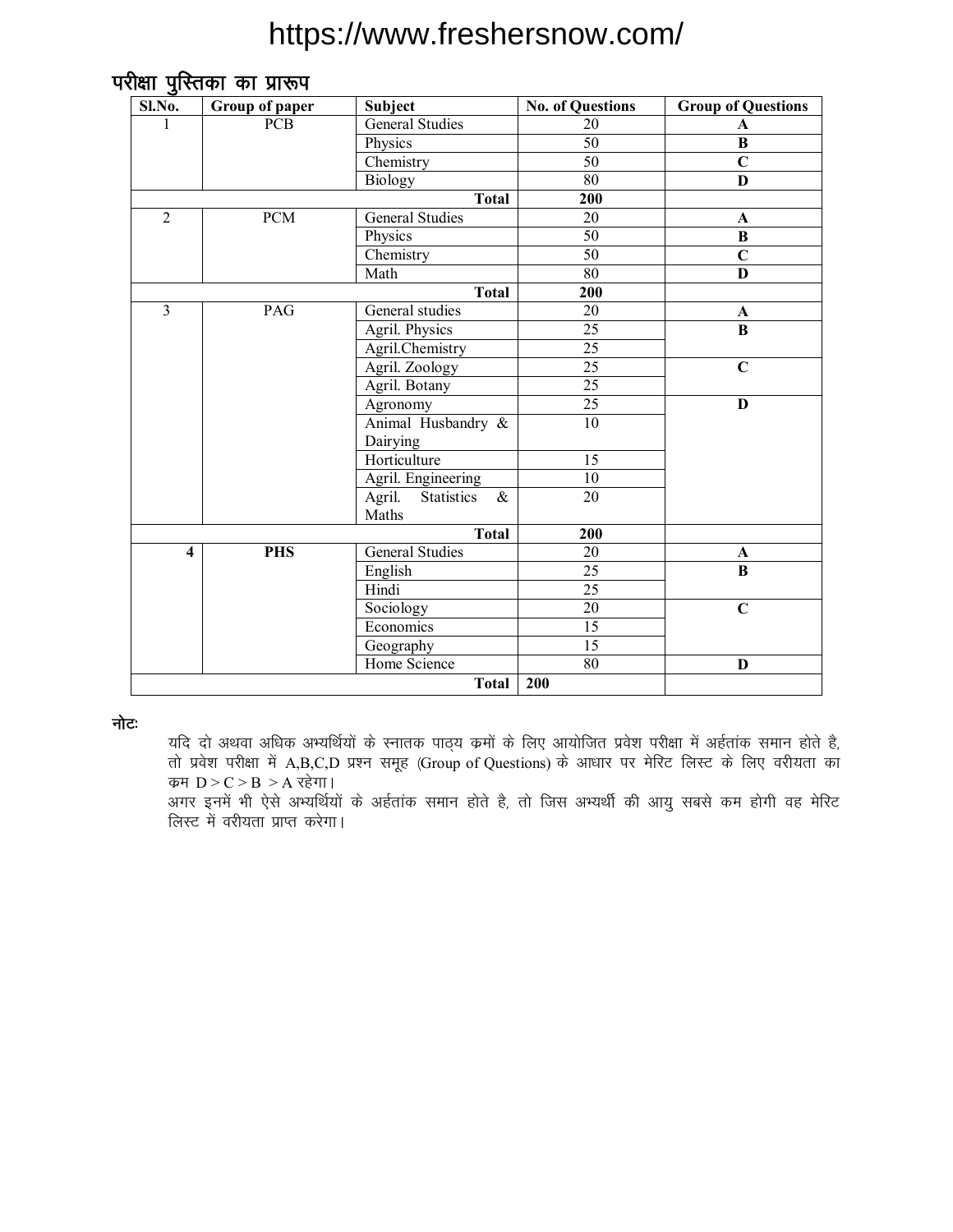### I. परास्नातक पाठ्**यक्रमों के लिए परीक्षा पद्धति**

; with discrept matched in the state of the controller in the controller in the personal in the personal in th<br>and the parameter of the product in the state of the state data is given by an application of the stage during संयुक्त परीक्षा दिनांक 17.05.2018 को आयोजित की जायेगी। प्रवेा परीक्षा का कालावधि कुल तीन घण्टों का रहेगा। परीक्षा कुल 600 अंकों के लिए होगाी जिसमें कुल 200 वस्तुनिष्ट स्वरूप के बहु विकल्पीय होगें।

#### परास्नातक पाठ्य कम एवं कोड न0 निम्नवत् है:-

| <b>Sl. No.</b> | <b>Degree Programme</b>                | Abbreviation of the Exam. | Code No. |
|----------------|----------------------------------------|---------------------------|----------|
|                | M.Sc. (Home Science)                   | MHS                       | 05       |
| 2.             | M.Sc.(Ag.)/ M.Sc.(Hort.)               | <b>MAG</b>                | 06       |
|                | M.V.Sc.                                | <b>MVS</b>                | 07       |
| $\overline{4}$ | M.Tech. Process and Food Engineering / | <b>MTA</b>                | 08       |
|                | <b>Agricultural Engineering</b>        |                           |          |
|                | M.Tech./M.Sc. (Biotechnology)          | <b>MTB</b>                | 09       |
|                | M.Tech. (Mechanical Engineering)       | <b>MTM</b>                | 10       |
|                | <b>MBA</b>                             | <b>MBA</b>                |          |
|                | M.Sc. (Forestry)                       | <b>MFA</b>                |          |

#### <u>inkelidae victor die die victoriale on die derived description of the dist</u>

| <b>Sl. N.</b> | Programme         | Abbreviation | Subject                             | No. of questions | Group of        |
|---------------|-------------------|--------------|-------------------------------------|------------------|-----------------|
|               |                   | s of the     |                                     |                  | <b>Question</b> |
|               |                   | Exam.        |                                     |                  | ${\bf S}$       |
| 1.            | M.Sc. (Home       | <b>MHS</b>   | 1. General Studies                  | 25               | $\mathbf{A}$    |
|               | Science)          |              | 2. Food and Nutrition               | $\overline{35}$  |                 |
|               |                   |              | 3. Home Management                  | 35               | в               |
|               |                   |              | 4. Child Development                | 34               |                 |
|               |                   |              | 5. Home Science Extension Education | $\overline{34}$  |                 |
|               |                   |              | 6. Clothing & Textiles              | 32               |                 |
|               |                   |              | 7. Statistics                       | 05               | C               |
|               |                   |              | <b>Total</b>                        | 200              |                 |
| 2.            | M.Sc. (Ag.)/M.Sc. | <b>MAG</b>   | 1. General Studies                  | 25               | $\mathbf{A}$    |
|               | (Hort.)           |              | 2. Agronomy & Agrometeorology       | 15               |                 |
|               |                   |              | 3. Horticulture                     | 25               |                 |
|               |                   |              | 4.Soil Science                      | 09               |                 |
|               |                   |              | 5.Agril. Engg.                      | 09               |                 |
|               |                   |              | 6. Animal Husbandry & Dairying      | 09               |                 |
|               |                   |              | 7.Agril. Biochemistry               | 09               |                 |
|               |                   |              | 8. Genetics & Plant Breeding        | 11               |                 |
|               |                   |              | 9. Extension Education              | $\overline{09}$  | в               |
|               |                   |              | 10.Entomology                       | 09               |                 |
|               |                   |              | 11. Plant Pathology & Nematology    | $\overline{09}$  |                 |
|               |                   |              | 12.Agril. Economics                 | 09               |                 |
|               |                   |              | 13. Seed Technology                 | $\overline{06}$  |                 |
|               |                   |              | 14.Soil Conservation                | 07               |                 |
|               |                   |              | 15. Statistics                      | $\overline{14}$  |                 |
|               |                   |              | 16.Biotechnology                    | $\overline{15}$  | $\mathbf C$     |
|               |                   |              | 17. Forestry                        | 10               |                 |
|               |                   |              | <b>Total</b>                        | $\overline{200}$ |                 |
| 3.            | M.V.Sc.           | <b>MVS</b>   | 1. General Studies,                 | $\overline{25}$  | $\mathbf{A}$    |
|               |                   |              | 2. Vet. Microbiology                | 15               |                 |
|               |                   |              | 3. L.P.M.                           | $\overline{20}$  |                 |
|               |                   |              | 4. Surgery & Radiology              | 10               |                 |
|               |                   |              | 5. Animal Genetics & Breeding       | 10               | B               |
|               |                   |              | 6. Animal Nutrition                 | $\overline{10}$  |                 |
|               |                   |              | 7. Physiology and Biochemistry      | $\overline{20}$  |                 |
|               |                   |              | 8. Pharmacology & Toxicology        | 15               |                 |
|               |                   |              | 9. Parasitology                     | 10               |                 |
|               |                   |              | 10. Pathology                       | 15               |                 |
|               |                   |              | 11. Epidemiology & Public Health    | 10               | $\mathbf C$     |
|               |                   |              | 12. Gynaecology                     | 10               |                 |
|               |                   |              | 13. Medicine                        | 20               |                 |
|               |                   |              | 14. Extension                       | 10               |                 |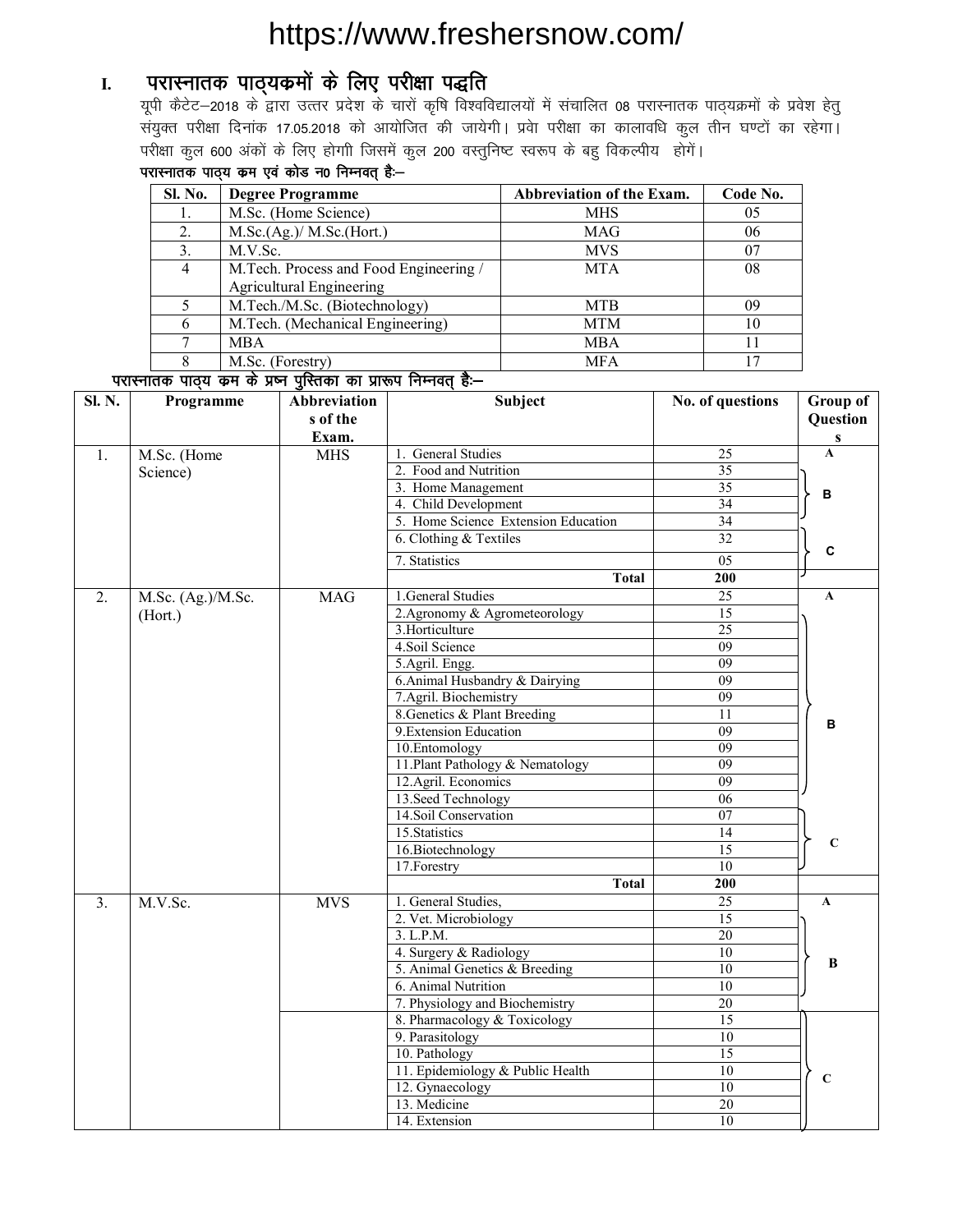|                             |                    |            | <b>Total</b>                                | 200             |              |
|-----------------------------|--------------------|------------|---------------------------------------------|-----------------|--------------|
| M.Tech.<br><b>MTA</b><br>4. |                    |            | 1. General Studies                          | $\overline{25}$ | $\mathbf{A}$ |
|                             | Process and Food   |            | 2. Milling of Agril. Produce                | 26              |              |
|                             | Engineering /      |            | 3. Storage Engg.                            | 26              |              |
|                             | Agricultural       |            | 4. Engineering Properties of Bio-material   | 26              | B            |
|                             | Engineering        |            | 5. Heat and Mass Transfer                   | 22              |              |
|                             |                    |            | 6. Dairy and Food Engg.                     | 26              |              |
|                             |                    |            | 7. Farm Machinery and Power                 | 22              | $\mathbf C$  |
|                             |                    |            | 8. Soil and Water conservation and          | 27              |              |
|                             |                    |            | Irrigation Engg.                            |                 |              |
|                             |                    |            | <b>Total</b>                                | 200             |              |
| 5.                          | M.Tech.            | <b>MTM</b> | 1. General Studies                          | $\overline{25}$ | $\mathbf{A}$ |
|                             | (Mechanical Engg.) |            | 2. Thermodynamics, I.C. Engine              | 24              |              |
|                             |                    |            | 3. Power Plant Engg.                        | 24              |              |
|                             |                    |            | 4. Refrigeration and Air Conditioning       | 24              | $\bf{B}$     |
|                             |                    |            | 5. Heat and Mass Transfer                   | 25              |              |
|                             |                    |            | 6. Fluid Mechanics                          | $\overline{25}$ |              |
|                             |                    |            | 7. Machine Design                           | 26              |              |
|                             |                    |            | 8. Production Engg. Industrial Engg.        | $\overline{27}$ | $\mathbf C$  |
|                             |                    |            | <b>Total</b>                                | 200             |              |
| 6.                          | M.Tech./M.Sc.      | <b>MTB</b> | 1. General Studies                          | 25              | $\mathbf{A}$ |
|                             | (Biotechnology)    |            | 2. Molecular Biology & Genetic Engg.        | $\overline{23}$ |              |
|                             |                    |            | 3. Cell Biology                             | $\overline{23}$ |              |
|                             |                    |            | 4. Pathology & Microbiology                 | 23              | B            |
|                             |                    |            | 5. Immunology / Animal Biotechnology        | $\overline{23}$ |              |
|                             |                    |            | 6. Biochemistry & Physiology                | 23              |              |
|                             |                    |            | 7. Commercial Biotechnology                 | 23              |              |
|                             |                    |            | 8. Recombinant DNA Technology               | 23              |              |
|                             |                    |            | 9. Bioinformatics                           | 14              | $\mathbf C$  |
|                             |                    |            | <b>Total</b>                                | 200             |              |
| 7.                          | MBA (Agri-         | <b>MBA</b> | 1.General<br>Knowledge,<br>reasoning<br>and | 70              |              |
|                             | Business)          |            | aptitude                                    |                 |              |
|                             |                    |            | 2. General English of High School Standard  | 30              |              |
|                             |                    |            |                                             | 100             |              |
| 8.                          | M.Sc. (Forestry)   | <b>MFA</b> | <b>Total</b><br><b>General Studies</b>      | 25              |              |
|                             |                    |            | Silviculture and Agroforestry               | 45              |              |
|                             |                    |            | Forest Biology and tree improvement         | 25              |              |
|                             |                    |            | Forest product Utilization                  | $\overline{30}$ |              |
|                             |                    |            | Wild Life Sciences                          | 10              |              |
|                             |                    |            | Soil Science                                | 20              |              |
|                             |                    |            | Forest Economics & Buisness Management      | 10              |              |
|                             |                    |            | Forest Engineering & Agrometerology         | 10              |              |
|                             |                    |            | Forest Policy & Regulated Management        | 10              |              |
|                             |                    |            | <b>Statistics</b>                           | $\overline{15}$ |              |
|                             |                    |            | <b>Total</b>                                | 200             |              |

नोटः

यदि दो अथवा अधिक अभ्यर्थियों के परास्नातक पाठ्य कमों के लिए आयोजित प्रवेश परीक्षा में अर्हतांक समान होते है, तो प्रवेश परीक्षा में A,B,C प्रश्न समूह (Group of Questions) के आधार पर मेरिट लिस्ट के लिए वरीयता का कम A > B > C रहेगा।

अगर इनमें भी ऐसे अभ्यर्थियों के अर्हतांक समान होते है, तो जिस अभ्यर्थी की आयु सबसे कम होगी वह मेरिट लिस्ट में वरीयता प्राप्त करेगा।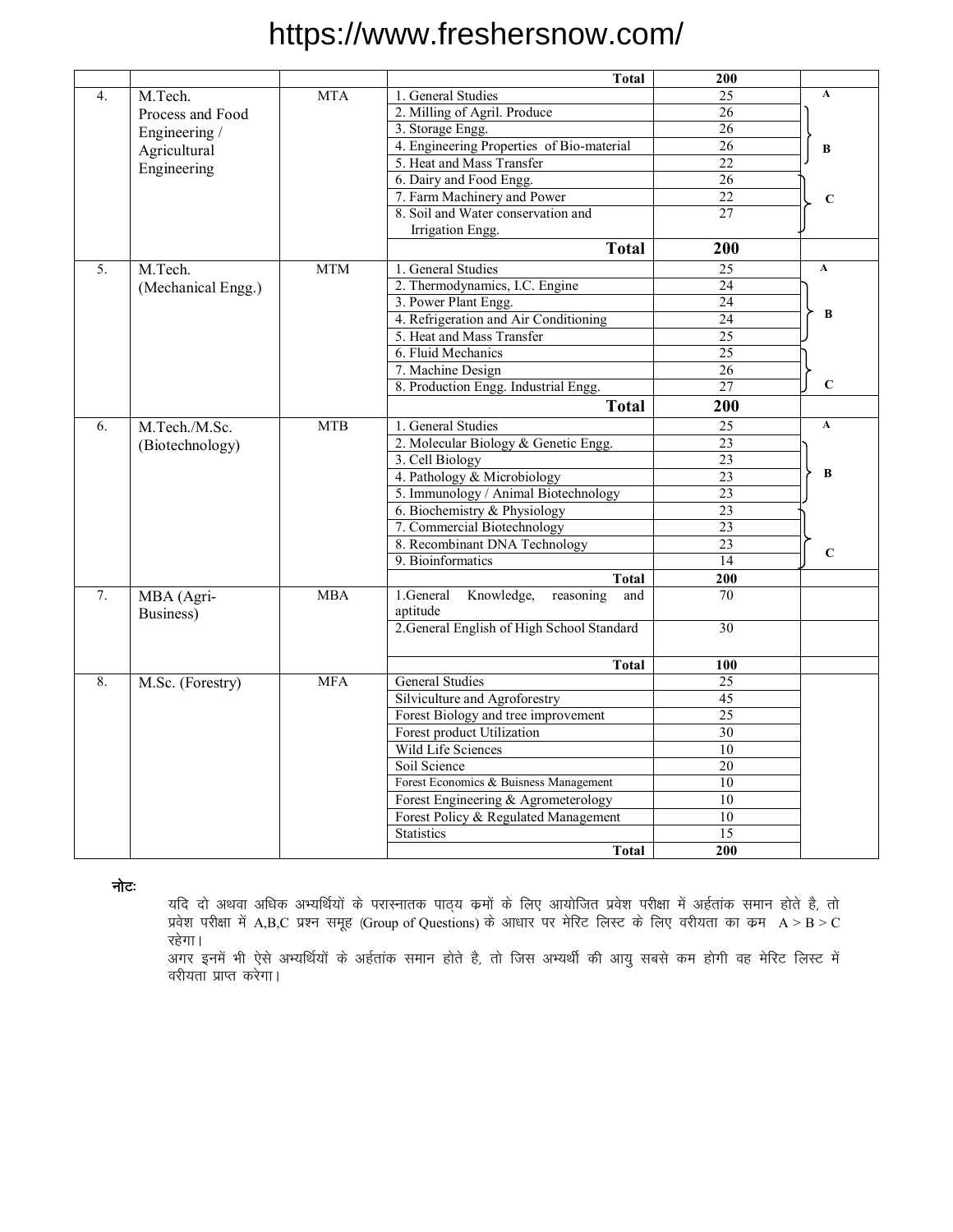### II. पी0एच0डी0 पाठ्यकमों के लिए परीक्षा पद्धति

यूपी कैटेट-2018 के द्वारा उत्तर प्रदेश के चारों कृषि विश्वविद्यालयों में संचालित 05 पी0एच0डी0 पाठ्यक्रमों के प्रवेश हेतु संयुक्त परीक्षा दिनांक 18.05.2018 को आयोजित की जायेगी। प्रवेश परीक्षा का कालावधि कुल दो घण्टे का रहेगा जिसमें कि कुल 100 बहु विकल्पीय प्रश्न रहेगें जिसके लिए कुल 300 अंकों आवटित होंगे। अभ्यर्थी अपने शैक्षणिक अर्हता के अनुसार पी0एच0डी0 पाठ्यकम की प्रवेश प्रकिया में सम्मिलित हो सकते है।

| Sl. No.                       | Subject                                                       | Code No.         |  |  |  |  |  |
|-------------------------------|---------------------------------------------------------------|------------------|--|--|--|--|--|
| 1.<br>Ph.D. Agriculture (PDA) |                                                               |                  |  |  |  |  |  |
| (i)                           | Agril. Biochemistry                                           | 101              |  |  |  |  |  |
| (ii)                          | Agril. Biotechnology                                          | 102              |  |  |  |  |  |
| (iii)                         | Agril. Economics                                              | 103              |  |  |  |  |  |
| (iv)                          | Agriculture Extension and Communication / Extension Education | 104              |  |  |  |  |  |
| (v)                           | Agril. Meteorology                                            | 105              |  |  |  |  |  |
| (vi)                          | Agril. Statistics                                             | 106              |  |  |  |  |  |
| (vii)                         | Agronomy                                                      | 107              |  |  |  |  |  |
| (viii)                        | Animal Husbandry                                              | 108              |  |  |  |  |  |
|                               | Dairy Technology                                              | 109              |  |  |  |  |  |
|                               | Live Stock Production and Management                          | 110              |  |  |  |  |  |
| (ix)                          | Entomology                                                    | $\overline{111}$ |  |  |  |  |  |
| (x)                           | Genetics and Plant Breeding                                   | 112              |  |  |  |  |  |
| (xi)                          | Horticulture                                                  | $\overline{113}$ |  |  |  |  |  |
| (xii)                         | Nematology                                                    | 114              |  |  |  |  |  |
| (xiii)                        | Plant Pathology                                               | 115              |  |  |  |  |  |
| (xiv)                         | Plant Physiology / Crop Physiology                            | 116              |  |  |  |  |  |
| (xv)                          | Seed Science & Technology                                     | $\overline{117}$ |  |  |  |  |  |
| (xvi)                         | Soil Conservation and Water Management                        | 118              |  |  |  |  |  |
| (xvii)                        | Soil Science and Agril. Chemistry                             | 119              |  |  |  |  |  |
| (xviii)                       | Hortiulture (Vegetable Science)                               | 120              |  |  |  |  |  |
|                               | 2. Ph.D. Horticulture (PDH)                                   |                  |  |  |  |  |  |
| (i)                           | <b>Fruit Science</b>                                          | 201              |  |  |  |  |  |
| (ii)                          | Vegetable Science                                             | 202              |  |  |  |  |  |
|                               | 3. Ph.D. Home Science (PDHS)                                  |                  |  |  |  |  |  |
| (i)                           | <b>Extension Education and Communication Management</b>       | 301              |  |  |  |  |  |
|                               | 4. Ph.D. Veterinary Science (PDV)                             |                  |  |  |  |  |  |
| (i)                           | Animal Genetics and Breeding                                  | 401              |  |  |  |  |  |
| (ii)                          | <b>Animal Nutrition</b>                                       | 402              |  |  |  |  |  |
| (iii)                         | Live Stock Production and Management                          | 403              |  |  |  |  |  |
| (iv)                          | Veterinary Biochemistry                                       | 404              |  |  |  |  |  |
| (v)                           | Veterinary Microbiology                                       | 405              |  |  |  |  |  |
| (vi)                          | Veterinary and Animal Husbandry Extension Education           | 406              |  |  |  |  |  |
| (vii)                         | Veterinary Gynaecology and Obstetrics                         | 407              |  |  |  |  |  |
| (viii)                        | Veterinary Pathology                                          | 408              |  |  |  |  |  |
| (ix)                          | Veterinary Pharmacology and Toxicology                        | 409              |  |  |  |  |  |
| (x)                           | Veterinary Public Health & Epidemiology                       | 410              |  |  |  |  |  |
| (xi)                          | Veterinary Surgery and Radiology<br>Veterinary Medicine       | 411<br>412       |  |  |  |  |  |
| (xii)                         |                                                               | 413              |  |  |  |  |  |
| (xiii)<br>(xiv)               | Veterinary Parasitology<br>414<br>Veterinary Physiology       |                  |  |  |  |  |  |
|                               | 5. Ph.D. Agril. Engg. (PDT)                                   |                  |  |  |  |  |  |
| (i)                           | Agricultural Engineering (Process and Food Engineering)       | 501              |  |  |  |  |  |
|                               |                                                               |                  |  |  |  |  |  |

#### पी0एच0डी0 पाठ्य कम एवं कोड नम्बर निम्नवत् है:-